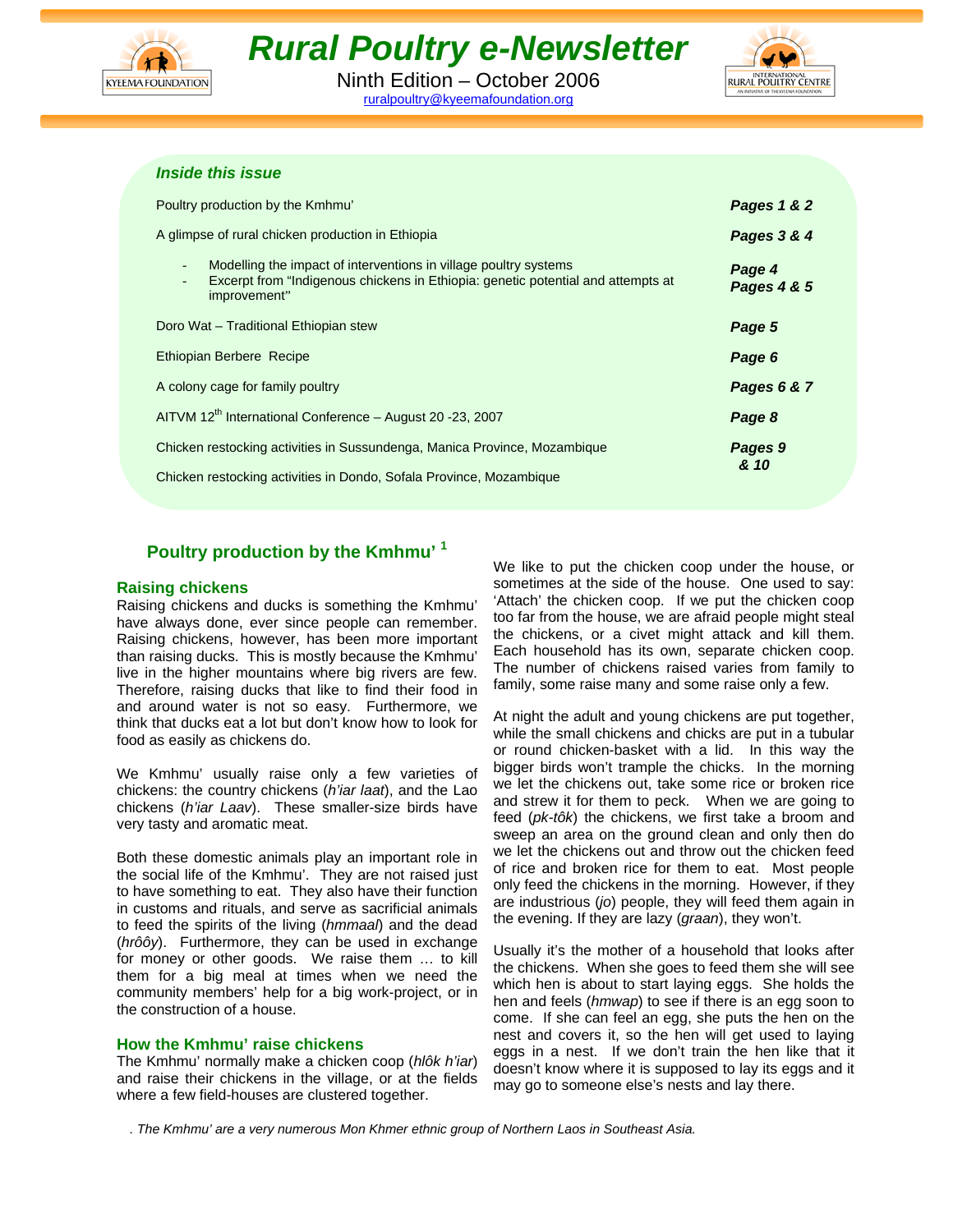## **Poultry production by the Kmhmu'**  *Continued*

The nest for the hens to lay their eggs in is often placed on top of the chicken coop or else somewhere above floor-level on one side of the house. It is most important that the nest be in an elevated place, where neither dogs nor cats will be able to climb up and eat the eggs.

If the nest is attached in this way, away from the heat of the sun and from the rain, the eggs will not be rotten or infertile and thus unable to hatch. When the hen has laid (*kdông*), one feeds it well so that it will lay many more eggs. Usually when a chicken has lain between ten and twenty eggs, it will want to sit on them and brood (*gom kdông*) them.

After the hen has been sitting on the eggs for over ten days, we lift the brooding hen away from her nest to examine the eggs. We take each one of them and shake them a little to see if there is a gurgling sound. If this is the case the egg won't hatch because it is not fertilized and so has become foul. Such eggs we separate out, and keep only the ones that have no defect. When the hen has been sitting on her eggs around twenty to twenty-two days the eggs will crack and the chicks hatch. Close to the time of hatching, the chicks start making little chirping noises inside the eggs and the mother will cluck softly. About two days after hatching we take the mother-hen and her chicks and put them inside a tubular chicken-basket. We feed them separately until they are grown enough to be put together with the adult chickens in the chicken coop.

#### **How best to raise chickens**

Nowadays, there are many varieties [sic] of chickens all over the world and also many ways to raise them. If we want to raise chickens well, we have to change from old ways and study new ways.

First of all, we should raise several types of chickens, such as free-range chicken (*h'iar laat*), battery-meatchicken (*h'iar phan*), laying hens (*h'iar kdông*), and also chickens for meat consumption.The only problem is that for the villagers in the mountains, the raising of battery-chickens is difficult because these chickens need to have a light on and eat special chicken feed. It is really best if the villagers raise the free-range chickens, but there are new breeds one could also raise.



**Xieng Khuang Northern Lao PDR. (Photo: Robyn Alders)** 

One should choose a robust variety [sic] that doesn't catch diseases easily. Furthermore, one should keep them in spacious, well elevated chicken coops that are built at a little distance from the family house. One should feed the chickens enough so that they don't go hungry. It is also good to vaccinate them once or twice a year. And finally, chickens should be protected from the claws of eagles, and one should watch that civets can't get at them.

If we raise many chickens we also have food to eat ourselves. We Kmhmu' do like to both raise chickens and eat chicken meat.

#### *Extract from:*

*'Kmhmu' livelihood: Farming the forest' by Suksavang Simana, Institute for Cultural Research, Ministry of Information and Culture, Lao PDR. 2003. Translated by Elisabeth Preisig.* 

#### *Acknowledgement:*

*Thanks to Dr Leena Kirjavainen (FAO Representative to Lao PDR) for bringing this excellent book to our attention.* 

#### **International Network for Family Poultry Development**

The INFPD is a Global Working Group of the World's Poultry Science Association (WPSA, www.wpsa.com)

Visit the INFPD website: www.fao.org/ag/againfo/subjects/en/infpd/ho me.html

Articles for publication in our rural poultry e-Newsletter can be sent to: ruralpoultry@kyeemafoundation.org

Visit our website: www.kyeemafoundation.org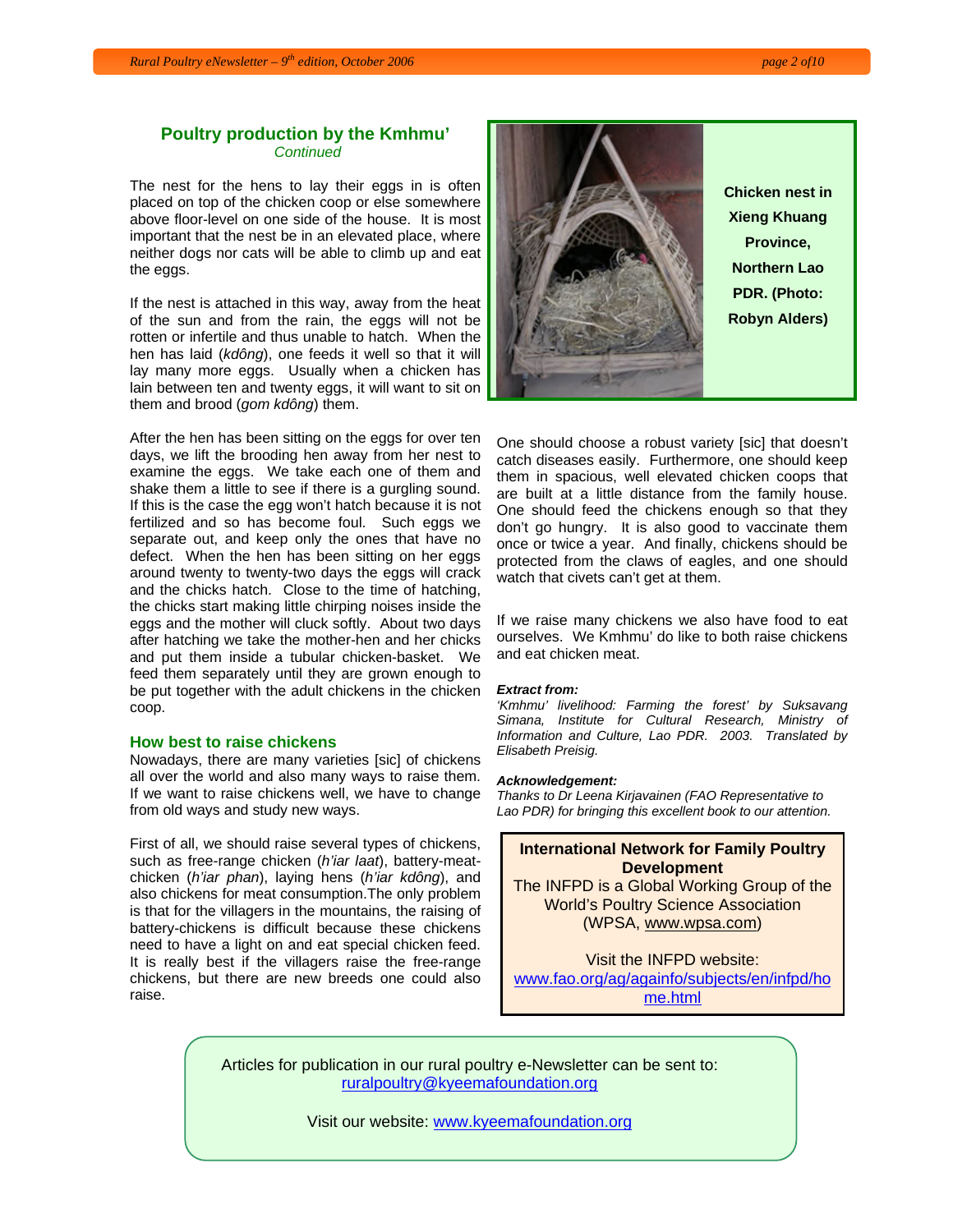# **A glimpse of rural chicken production in Ethiopia**

Agriculture is the mainstay of the Ethiopian economy employing about 85% of the total population, contributing about 45% to GDP, 90% of export earnings and 70% of the raw materials used by the agro-industrial sector. Smallholder farmers generate more than 95% of the overall national agricultural output.

The production of indigenous chickens has been a feature of Ethiopian life for centuries. It is characterized by a low input, low output system that is very cost efficient. Ninety five per cent of the approximately 43 million poultry is reported to involve indigenous chickens raised in rural areas. Consumer preference is overwhelming for indigenous chickens and eggs. Traders tend to specialise in either live birds or eggs. In Addis Ababa it is also possible to buy frozen indigenous chickens in supermarkets.

**The farmer who eats his chickens as well as all their eggs will have a bleak future.**  *Tigrayan proverb*

**Figure 2:** Mrs Hawa received 50 White Leg Horn day old chicks in the past. She managed to raise 37 birds to full size and decided to sell them all as they needed more feed than was available. Mrs Hawa currently raises indigenous birds (one hen and two cocks). She plans to sell one cock when it reaches a good weight. Three pullets were killed by cars recently. She keeps her birds in a basket inside the family home overnight.

Figure 1: Mrs Abebu Ali raises chickens and sells eggs in Dessie. She has three Rhode Island Red (RIR) hens, three indigenous hens and one RIR cockerel. Mrs Abebu says that the RIR hens lay well when they are able to eat well but they do not go broody. Mrs Ali uses the local hens to hatch new chicks. This combination of

RIR and indigenous hens is ideal for periurban settings.





**Figure 3:** Dessie City has a number of egg traders. These traders buy eggs from farmers, package them in homemade crates and transport them to Addis Ababa for sale. The eggs are packed using straw but, despite this precaution, some eggs are broken in transit.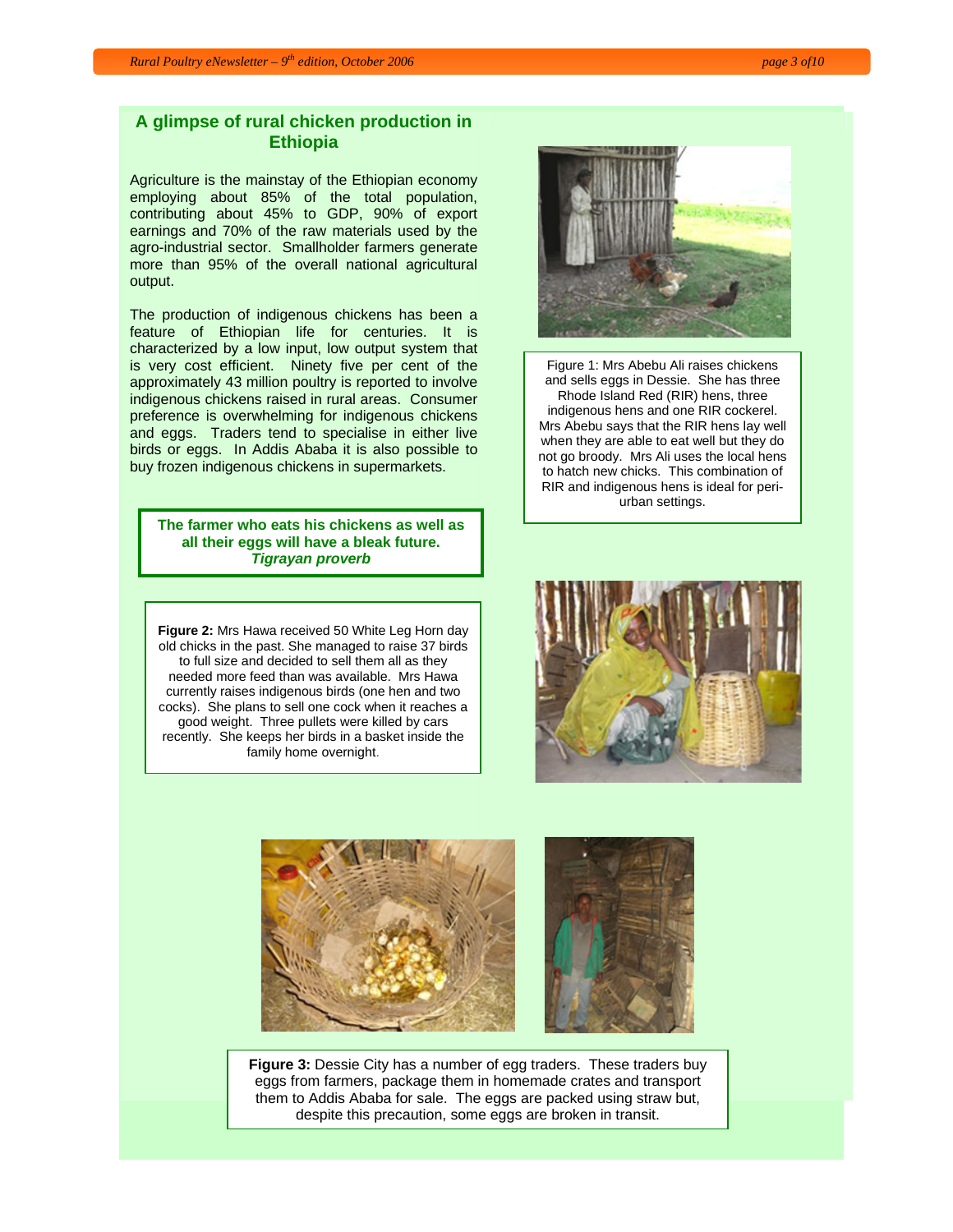# **A glimpse of rural chicken production in Ethiopia –** *Continued*

Newcastle disease (ND), called *Fengil* in Ethiopia, is reported to be the most important cause of economic loss in poultry production. The recent false alarm about an avian flu outbreak also caused huge economic loss to the producers of both commercial and indigenous birds.



**Figure 4:** A good example of niche marketing was found in the Dessie Monday Market. This poultry trader had bought white chickens from farmers to resell at the market. In May, many people in the area perform a traditional ceremony that involves circling a white bird around their head and then slaughtering it. It is believed that this practice will pass illness and bad luck to the bird so that the people will have a good year ahead. (This same trader lost approximately ETB 4,000 around Easter time because of people refusing to eat chickens because of the avian flu scare. He also said that many farmers killed their '*ferengi*' birds [i.e. the RIR birds] because they were scared that they carried avian flu. The sale of birds was improving but the price remains lower than before the avian flu scare.)

#### *Robyn Alders (robyna@kyeemafoundation.org)*

#### *Acknowledgements:*

*Many thanks go to my colleague, Ato Medhin, for facilitating my visit to Ethiopia. His insights into the local situation and assistance with translation were much appreciated. This work forms part of the report on the Poultry Component of the Ethiopian Livestock Master Plan Study currently being implemented by GRM International in cooperation with the Livestock and Fisheries Resource Department, Ministry of Agriculture and Rural Development, Ethiopia.*

> **Don't talk about Newcastle disease in front of the chicken.**  *Ethiopian proverb*

# **'Modelling the impact of interventions in village poultry systems.'**

A collaborative study between Mekelle University College and Wageningen University developed a model for *ex ante* evaluation of interventions in village poultry systems. The dynamic deterministic computer model considered mortality, egg production, reproduction, off take and their interrelationships. The model was used to explore how Newcastle disease (ND) vaccination, daytime housing, supplementary feeding and control of broodiness influence village poultry dynamics. Over a simulated period of three years, crossbreeding had a highly negative effect on bird off take, egg production, egg off take and flock size. The other four interventions increased the output from the simulated flock. Cost-benefit calculations for the Tigray region in Ethiopia indicated that ND vaccinations were economically most effective

*Udo, J.M.J., Asgedom, A.H. and Viets, T.C. 2001. Modelling the impact of interventions in village poultry systems. Paper presented at the 10th International Conference of the Association of Institutions for Tropical Veterinary Medicine. 20-23 August 2001, Copenhagen* 

## **Excerpt from 'Indigenous chickens in Ethiopia: genetic potential and attempts at improvement.'**

The village poultry population can be pictured as a pool of genes under pressure from many directions, principally disease, predation, lack of food [sic] and drinking water of high quality, and poor housing. What therefore happens when a few 'high egg number' genes are introduced into the pool? Their negative correlation with low broodiness will ensure their rejection when they try to multiply and establish themselves.

Even before this happens, the association of high egg numbers with a lack of alertness to predators, poor colour camouflage, and short legs which compromise the ability to run fast will, in all likelihood, cause their presence in the gene pool to be reduced quickly. It should not be assumed that village farmers do not understand the concept that the genotypes developed for commercial poultry production lay many eggs but have poor 'mothering' traits. This results from the well known negative genetic correlation between egg number and broodiness.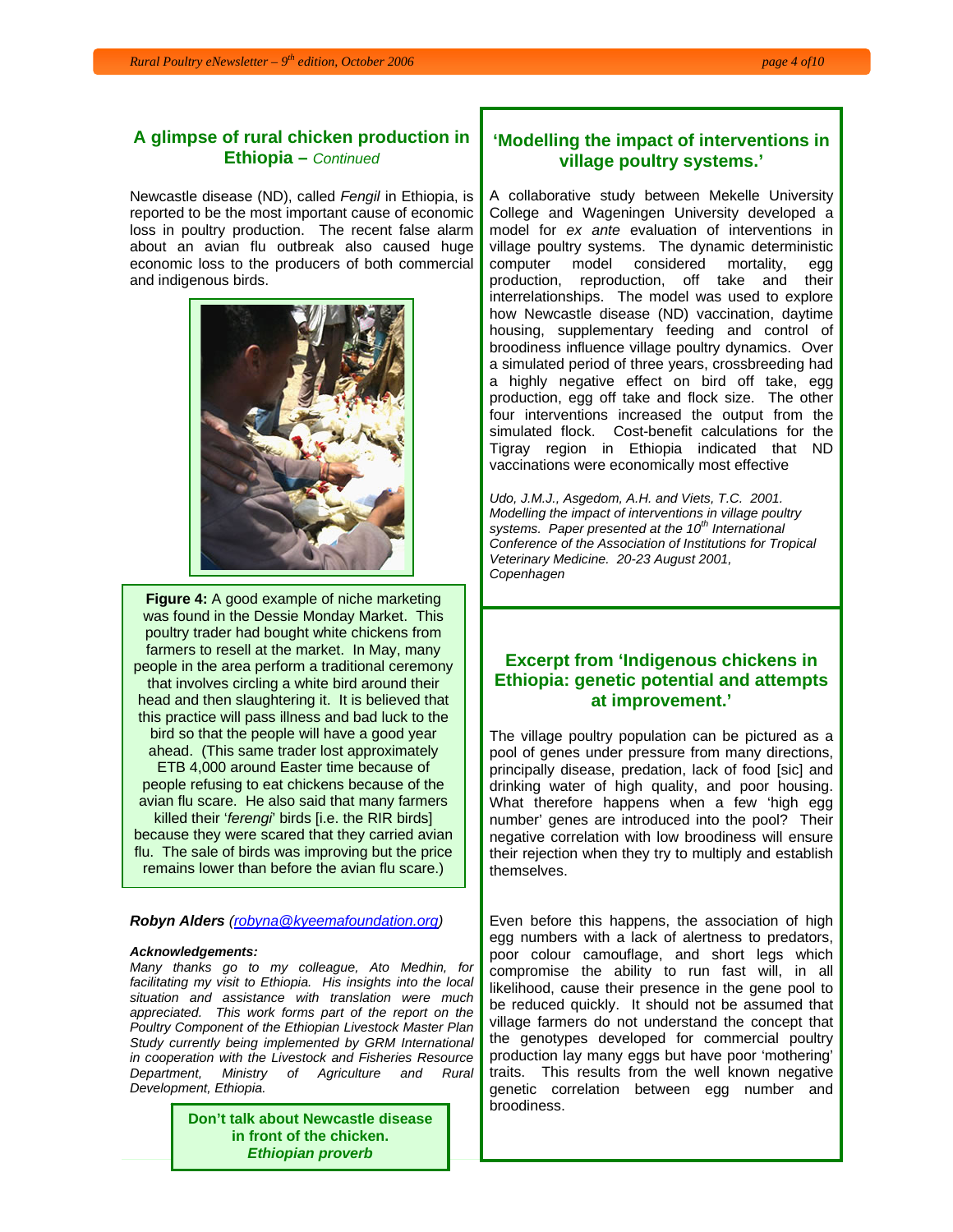## **Excerpt from 'Indigenous chickens in Ethiopia: genetic potential and attempts at improvement.' –** *Continued*

Farmers quickly realize that these foreign 'laying machines' are not able to look after themselves very effectively, but will produce many eggs if they are fed and cared for properly. Farmers are usually only too aware of the risks involved in losing, from their hens, the abilities to mother (brood) and survive in order to produce more eggs. Thus it can be cogently argued that concerns about losing local genetic attributes have some justification.

Research and development on poultry in Ethiopia started in the early 1950s with the establishment of higher learning agricultural institutes. The activities of these institutions mainly focused on the introduction of exotic breeds into the country and the distribution of these genotypes to farmers, with recommendations on the appropriate feeding, housing, health care and other husbandry practices to be followed. This was expected to have a considerable positive influence on the expansion of large scale commercial poultry farms in the country. However, after 40 years of effort the contribution of exotic birds to the production of eggs and meat is less than 2%. A number of factors are responsible for this very low rate of adoption. Firstly, it needs to be more widely recognized that poultry, particularly exotic birds, are food converters, rather than food producers. The foodstuffs used in the diets of 'commercial' chickens are often of qualities that could be fed directly to humans. Thus, in graindeficient countries such as Ethiopia, the adoption and development of a westernized intensive poultry industry will be frustrated by severe shortages of grain. Unless grain production can be improved substantially, such systems will never be economically sustainable or be considered socially acceptable by the local population. Secondly, any poultry production system which relies on semiscavenging maximizes the utilization of resources that cannot otherwise be used for human consumption and this benefits the whole population.

From past experience it seems that there is more than breed manipulation to improving rural poultry production; equal attention should be paid to the many other husbandry practices that affect productivity.

*Tadelle, D., Alemu, Y. and Peters, K.J. 2000. Indigenous chickens in Ethiopia: genetic potential and attempts at improvement. World's Poultry Science Journal 56:45-54*

**Doro Wat This is a traditional Ethiopian stew made using a village chicken.** 



*Doro Wat* is traditionally served with *injera* which is a spongy, sour flatbread used to scoop up meat and vegetable stews. *Injera* also lines the tray on which the stews are served, soaking up their juices as the meal progresses. *Injera* is made with *teff,* a tiny, round grain that flourishes in the highlands of Ethiopia.

1 whole village chicken, skinned and cut into parts 6 cups red onions, chopped 1 cup berbere (recipe below) 2 cups spiced butter (recipe page 6) 1/4 tsp. cardamom 1/4 tsp. black pepper 1/4 tsp. garlic powder 1/2 tsp ground ginger salt to taste 1/2 cup red wine 4 cups water (add more if necessary) 6 hard boiled eggs 1 medium lime

- Soak the chicken in a bowl with the lime cut into quarters.
- Brown the onions in a pan without grease.
- Add spiced butter (see below).
- Add red pepper and mix well.
- Add 1/2 cup water and stir.
- Add wine.
- Add all spices and blend well.
- Add village chicken and cook for about 2 to 3 hours (cook for 30 to 40 minutes if using a broiler chicken). Add more water and stir gently.
- Add salt and stir.
- When the sauce begins to thicken sprinkle with black pepper.
- Add hard-boiled eggs to the sauce.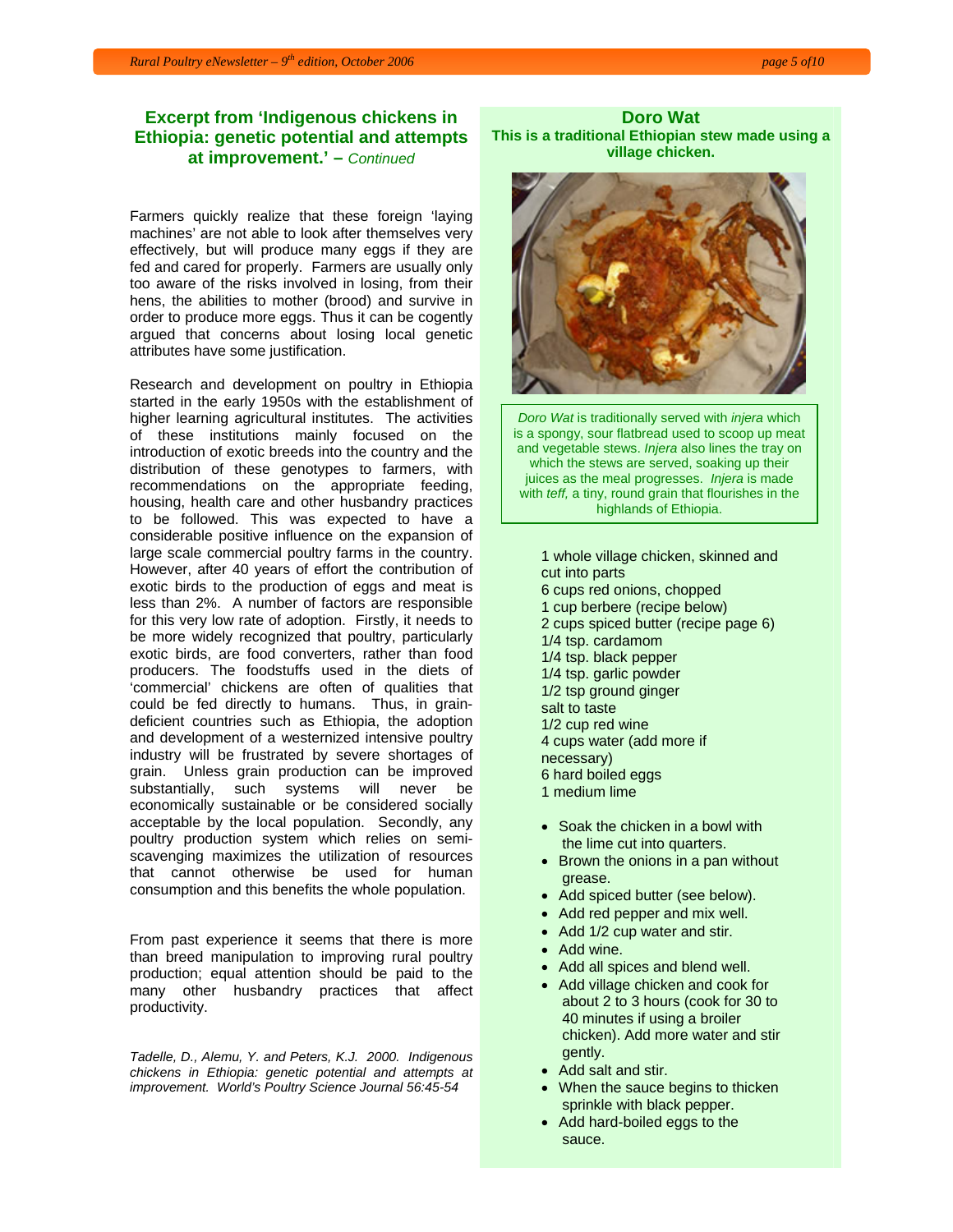# **Ethiopian Berbere**

**Berbere is a hot pepper seasoning essential for most Ethiopian dishes.** 

#### **Makes 1 cup.**

2 tsp cumin seeds 4 whole cloves 6 cardamon pods 1/2 tsp. whole black pepper 1/4 tsp. whole allspice 1 tsp. whole fenugreek seeds 1/2 cup dried shallots 3 oz. long red dried chillies 3-6 small, dried hot chilli peppers 1/2 tsp. ground ginger 1/4 tsp. turmeric 2 tsp. salt

- In a small frying pan, combine cumin seeds, cloves, cardamon pods, black pepper, allspice and fenugreek.
- Cook for about 1 minute over medium heat, until lighted toasted.
- Put mixture in a blender (or pass through a sieve) and add shallots.
- Grind finely.
- Discard the stems and seeds from the chillies.
- Break up the pods and process until ground.
- Combine with the toasted mixture and the rest of the spices.

#### **Spiced butter**

Most Ethiopian dishes in Exotic Ethiopian Cooking call for spiced ghee.

1 kg butter 1 piece of ginger, chopped 2 cloves of garlic, chopped 2 slices of onion, chopped 1/2 tsp fenugreek seeds 1/3 tsp white cumin 1/2 tsp cardamon seeds 1/2 tsp oregano a dash of turmeric

- Mix the chopped ginger, garlic and onion.
- Melt all the butter in a pot over low heat. Skim the foam of the top of the butter as it melts, until it's pretty much clarified.
- Add onion mixture and spices, stirring gently for about 15 minutes. Remove from the heat and let stand until the spices settle.
- Strain and use as needed

## **A colony cage for family poultry**

#### **Introduction**

Smallholder poultry are reared under conditions that expose them to the incursion of diseases including avian influenza, Newcastle disease and infectious bursal disease. The current outbreak of highly pathogenic H5N1 avian influenza throughout Asia, Europe and Africa is a particularly serious case. It can spread into and between smallholder chickens. They are exposed to direct infection from infected wild birds or poultry and indirectly from contaminated drinking water, equipment or poultry products (meat, eggs and manure). They also commonly suffer from poor nutrition, disease, and predation and are exposed to climatic hazards.

The implications of H5N1 for smallholder poultry farmers and the details of possible improvements in smallholder chicken husbandry have been prepared (Gilchrist 2005a, 2005b).

If HPAI strikes, authorities will apply a policy of standstill, slaughter, disposal, clean up and restocking – with or without compensation. The official methods of control of H5N1 avian influenza are based on accepted principles of disease control including preventive measures and eradication procedures (AAHC 2005). The current outbreak of this virus has led to the development of special worldwide approaches to control, as specified in two FAO documents (FAO 2005, FAO 2006). This policy will apply to poultry in high biosecurity commercial farms as well as smallholder scavenging operations.

An outbreak of avian influenza in a geographical area may vary in extent and rapidity of spread or in severity of symptoms, but advance planning must cater for a worst case scenario. An initial, limited outbreak may respond to a classical standstill and slaughter approach. However, once any significant spread occurs it may become necessary to rely on active cooperation of the owners.

## **FeathersCanada.Org**

 A new Association is being formed to protect the rights of the small scale poultry enthusiast. Hoping to contribute to the preservation of rare breeds and also traditional rearing methods.

Feathers Canada will be a registered society and will initiate a membership and fundraising drive.

Any help, advice and guidance is welcome. If interested in this initiative and would like to learn more, please contact: Wayne Osborne, bcbreeder@lycos.com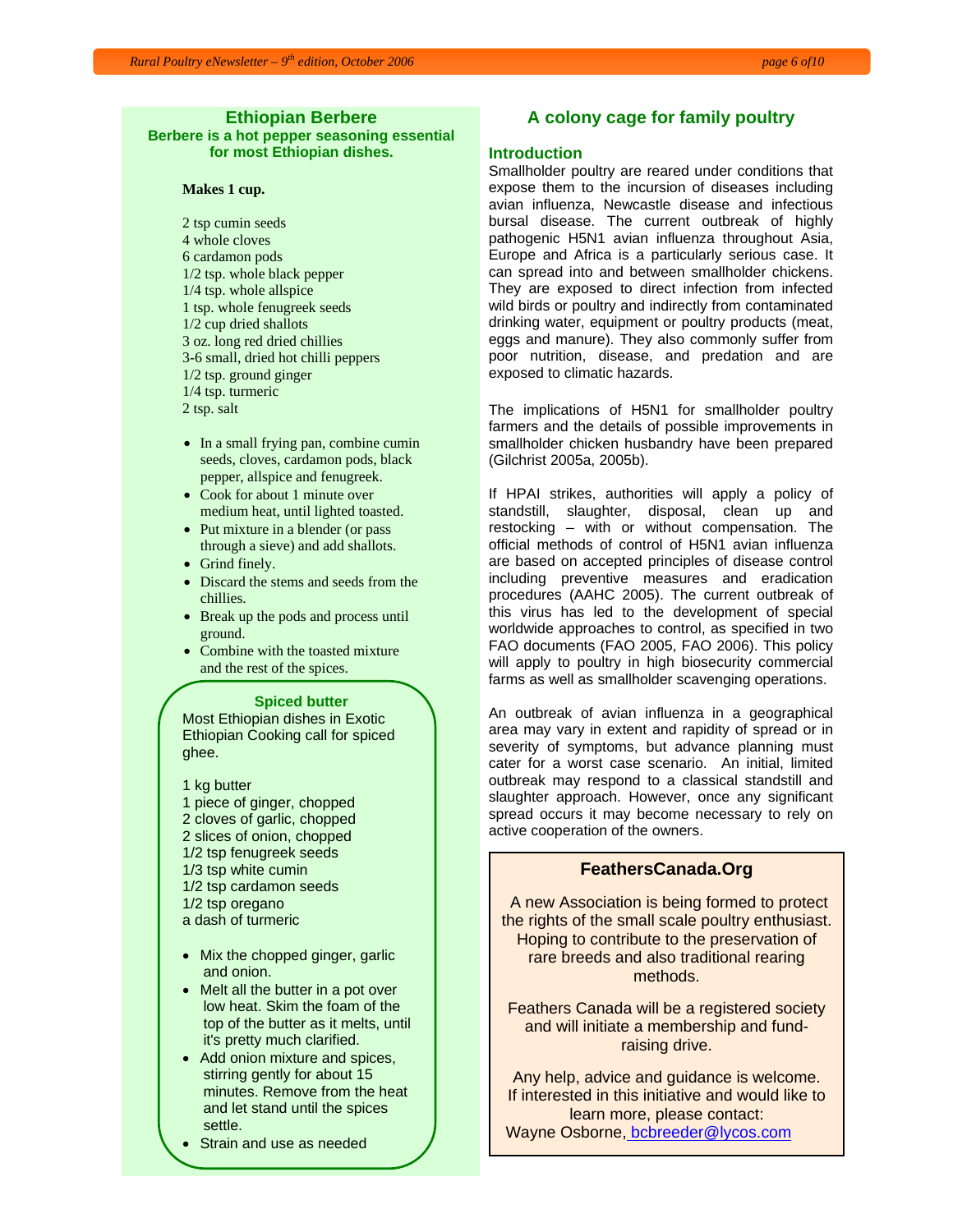## **A colony cage for family poultry -** *continued*

While there are many species of poultry used in smallholder production, this example is based on laying hens as these chickens are the most common species involved and they are more suited to the husbandry improvements proposed. As well, the proposed husbandry improvements offer the most direct means to improve income following depopulation.

*Full paper of this extract can be obtained from the author: Paul Gilchrist* 

*6/2 Bortfield Drive Chiswick NSW 2046 Australia warraba@nobbys.net.au*

#### *REFERENCES*

*AAHC (2005). Australian Veterinary Emergency Plan (AUSVETPLAN) Operational Procedures Manual Valuation and compensation Version 3.0, 2005 (PROOF FOR APPROVALS)*

*http://www.animalhealthaustralia.com.au/shadomx/apps/fms/fmsdownload.cfm?file\_ uuid=2A199317-E649-1D8D-EB7D-93D4AE7A1C20&siteName=aahc*

*FAO (2005). A Global Strategy for the Progressive Control of Highly Pathogenic Avian Influenza (HPAI) Food and Agriculture Organization (FAO, Rome) World Organisation for Animal Health (OIE, Paris) in collaboration with World Health Organization (WHO, Geneva) - November 2005* 

*http://www.fao.org/ag/againfo/subjects/documents/ai/HPAIGlobalStrategy31Oct05.p df*

*FAO (2006). Avian Influenza Control and Eradication. FAO's Proposal for a Global Programme - January 2006* 

*http://www.fao.org/ag/againfo/subjects/documents/ai/Global\_Programme\_Jan06.pdf*

*Gilchrist, P. (2005a). Husbandry improvements and a training program for Smallholder Chicken producers. (In Press). Proceedings AusAID Southern Africa Newcastle Disease Control Project in collaboration with the FAO, Dar es Salaam, Tanzania. 5-7 October 2005 (Pre-print available from the author at warraba@nobbys.net.au)* 

*Gilchrist, P. (2005b). Avian influenza in smallholder chicken flocks. (In Press). Proceedings AusAID Southern Africa Newcastle Disease Control Project in collaboration with the FAO, Dar es Salaam, Tanzania. 5-7 October 2005. Download available at Kyeema Foundation website -* 

*http://www.kyeemafoundation.org/rural\_poultry/content/publications/AvianInfluenza\_ Gilchrist-HPAI\_Oct2005.pdf*



- The roof, floor and 4 sides are made from six panels, each 1m (3ft, 4in) square.
- 12mm (0.5in) mesh covering each panel.
- Wire on inside of cage for floor.
- Wire on outside for sides and roof.
- Two cross-struts on each panel.
- One panel to have a door inserted in lower 1/3 of panel.
- Top covered to prevent wild bird's droppings from entering.
- West side shaded from setting sun.

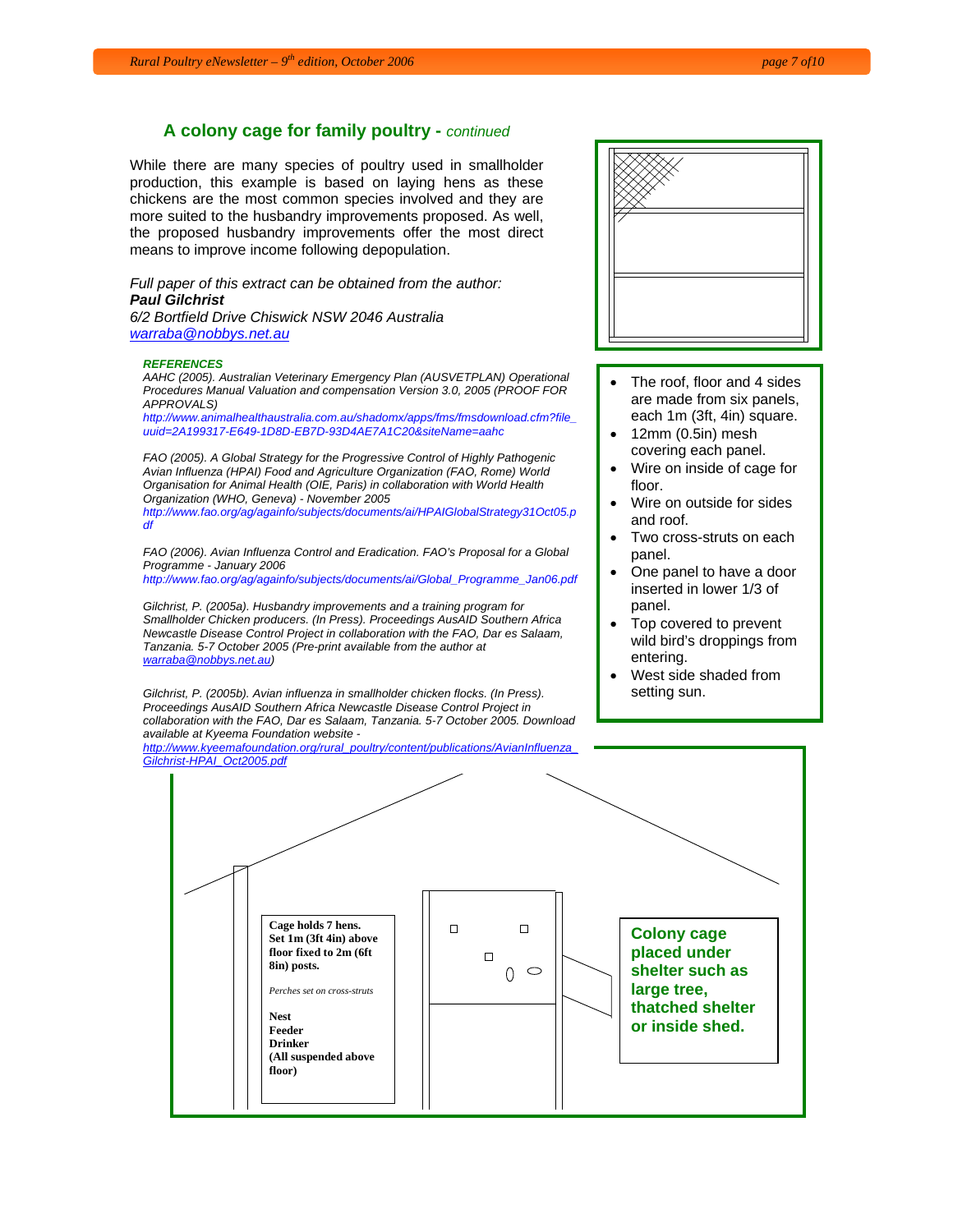# **Association of Institutions for Tropical Veterinary Medicine AITVM 12th International Conference August 20 – 23, 2007**

The Conference Organizing Committee cordially invites participants to present papers, to sponsor events or to be involved in the activities of the 12th International Conference of the Association of Institutions for tropical Veterinary Medicine (AITVM) which

#### **will be held in Montpellier (France) from August 20thto 23rd, 2007**

The objectives of the conference are:

- To share and exchange knowledge and experiences in various aspects of tropical animal health and production.
- To provide a forum for exchange and dissemination of information in the various fields of veterinary science and related professions and to formulate recommendations.
- To establish and strengthen relationships in professional development, education and research through networking and collaboration of members and participants.

Conference participants will include veterinarians, animal scientists, private practitioners, academics, food technologists, agronomists, policy makers, government regulators, livestock producers, students and others from various veterinary-related professions from all parts of the world. The theme of the conference will be :

## **"Does control of animal infectious risks offer a new international perspective?"**

The scientific programme will focus in particular on:

- Risk analysis
- New vaccine and consequences of vaccination
- Adoption of food safety standards
- Aquaculture in the South
- Education and continuous professional development
- Veterinary Services under a globalised scenario

Free communications on Veterinary Medicine, Animal nutrition, Wildlife diseases and Management are welcome.

The organizing committee invites participants to present oral papers and/or posters in the abovementioned areas.

| Deadline for the Abstracts:  | November 1 <sup>st</sup> 2006 |
|------------------------------|-------------------------------|
| Deadline for the Full paper: | May 1 <sup>st</sup> 2007      |

Abstract and paper prescription, conference registration, hotel arrangements and all the other information are available on: **http://aitvm2007.cirad.fr**

For further information on the Conference, please contact : **12th AITVM Conference Secretariat** (Attn : Denise BASTRON) **CIRAD-Emvt - TA30/B 34398 Montpellier cedex 5 - France Tel: 33 467 593 904 Fax: 33 467 593 795 aitvm@cirad.fr**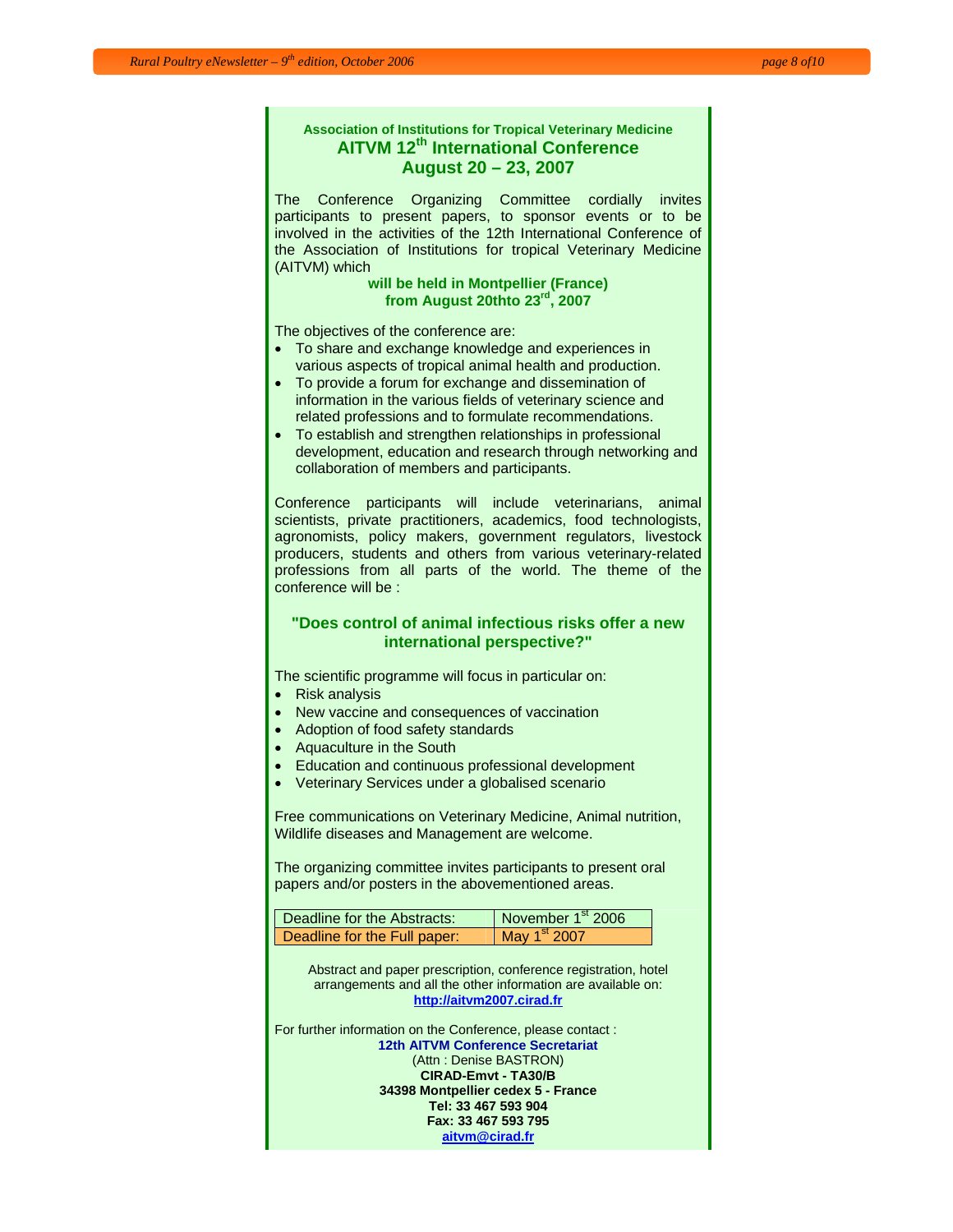The restocking of chickens to child-headed and femaleheaded households in Sussundenga recommenced in April of this year. The folk at Kubatsirana decided to delay the distribution until after the latest Newcastle disease (ND) vaccination campaign to minimise the risk of an ND outbreak during the distribution process. Improved poultry husbandry and ND control activities are implemented by the International Rural Poultry Centre (IRPC) in collaboration with Kubatsirana and the Provincial Livestock Services with funding from FAO.

With the funds remaining from the initial transfer, 15 child-headed families benefited from the distribution of one rooster and three hens per family in April.

**A previous article on chicken restocking in association with HIV/AIDS mitigation activities can be read in page 5 of our 8th eNewsletter published in April 2006** 

## **Chicken restocking activities in Dondo, Sofala Province, Mozambique**

Chicken restocking has been underway in Dondo for almost a year now and so it was time to do a preliminary assessment of the activity. A survey of chicken numbers in all families that have benefited from the distribution was done to determine how many households had managed to keep raising chickens (Table 1).

## **Chicken restocking activities in Dondo, Sofala Province, Mozambique -** *continued*

The outcome of the survey is encouraging as, despite the severe drought suffered by Mozambique in 2005, the majority of families have managed to continue to raise some poultry. It is well-known that village chickens are an important source of petty cash for families and are a key element of drought mitigation strategies in rural areas.

The distribution of chickens to new families continues. Most of the distributed chickens have been purchased with funds provided by individual donors in Australia and Dubai, however, in addition, two families that received chickens last year have returned birds for distribution to other families. Its great to see the activity being taken seriously by the community. The Municipal Council is also very pleased with the restocking program and has encouraged ASVIMO to expand the program to areas beyond the peri-urban areas of Dondo.

#### *Robyn Alders*

*International Rural Poultry Centre / KYEEMA Foundation C.P. 1168, Maputo, Mozambique Mobile: +258-82-3065130 Fax: +258-21-477586 or +258-21-326652 E-mail: robyna@kyeemafoundation.org or robyn\_alders@yahoo.co.uk* 

**Table 1:** Summary of chicken restocking in Dondo, Sofala Province, as of April 2006.

| Suburb        | No. of<br>female-<br>headed<br><b>HHs</b><br>(i.e.<br>widows) | No. of<br>grandparent<br>-headed<br><b>HHs</b> | No. of<br>child-<br>headed<br><b>HHs</b> | Total<br>No. of<br><b>HHs</b> | Total No.<br>of<br>children | No. of<br>roosters | No. of<br>hens | No. of<br>chicks | Percentage<br>of HH <sub>s</sub><br>raising<br>chickens as<br>of April '06 |
|---------------|---------------------------------------------------------------|------------------------------------------------|------------------------------------------|-------------------------------|-----------------------------|--------------------|----------------|------------------|----------------------------------------------------------------------------|
| Consito       | 17                                                            | 7                                              | 1                                        | 25                            | 99                          | 19                 | 33             | 59               | 64%                                                                        |
| Macharote     | 13                                                            | 5                                              | $\Omega$                                 | 18                            | 66                          | 13                 | 118            | 14               | 63%                                                                        |
| Nhamaiabwe    | 5                                                             | 6                                              | 2                                        | 13                            | 41                          | 10                 | 14             | 30               | 62%                                                                        |
| Mandruze      | 4                                                             | 6                                              | 0                                        | 10                            | 41                          | 7                  | 7              | 9                | 60%                                                                        |
| Mafarinha     | 10                                                            | 1                                              | $\Omega$                                 | 11                            | 39                          | 5                  | 6              | $\Omega$         | 55%                                                                        |
| Nhamainga     | 14                                                            | 2                                              | $\overline{2}$                           | 18                            | 68                          | 13                 | 18             | 14               | 67%                                                                        |
| Samora Machel | 0                                                             | $\overline{2}$                                 | 1                                        | 3                             | 10                          | 2                  | 3              | 13               | 33%*                                                                       |
| <b>Total</b>  | 63                                                            | 29                                             | 6                                        | 98                            | 364                         | 69                 | 199            | 139              | 58%                                                                        |

 $HH =$  households

\*The family raising chickens is the child-headed household of Lourenço José Jorge that was mentioned in our 8<sup>th</sup> eNewsletter.